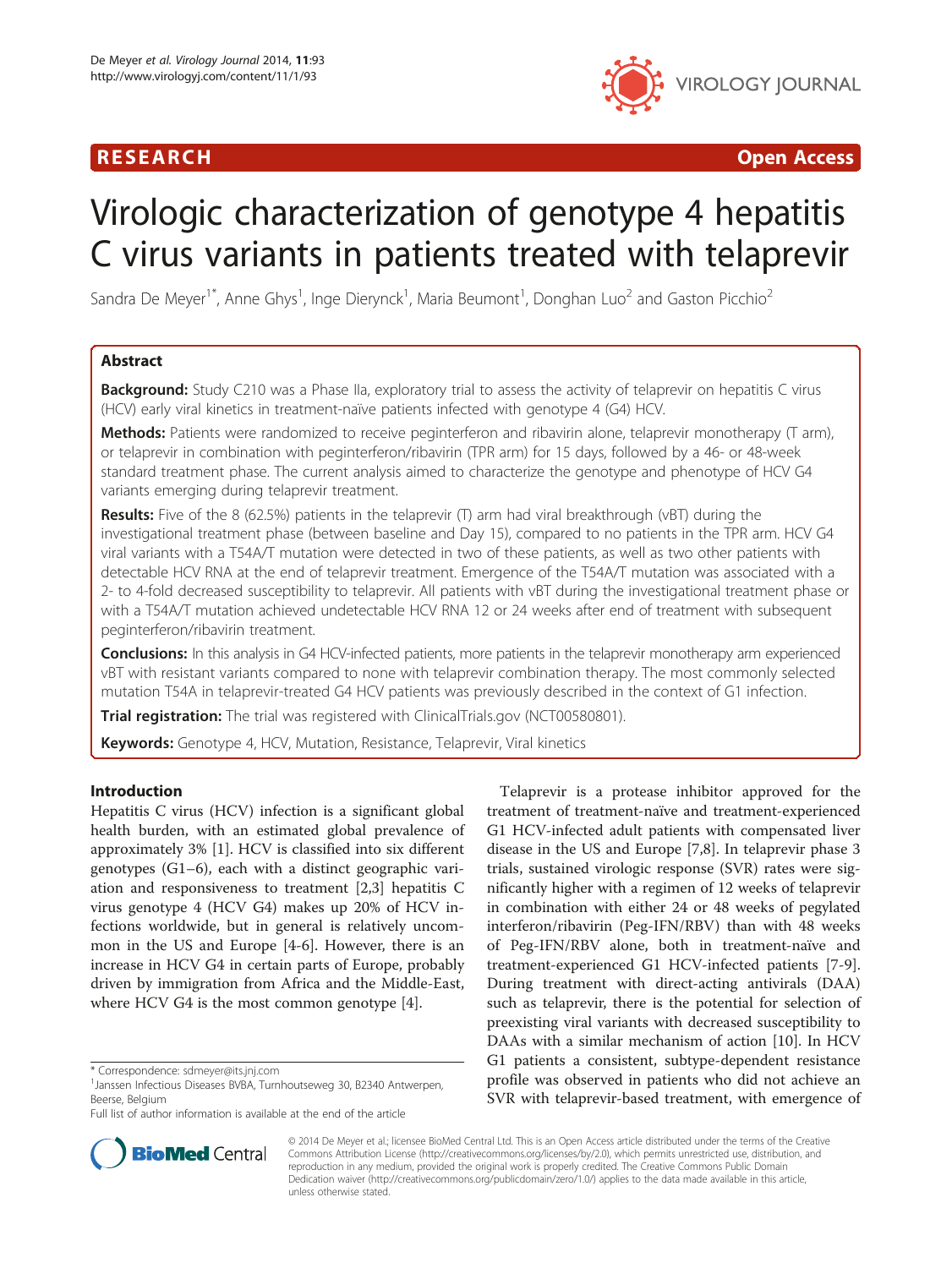resistant variants at NS3 amino acid positions V36, T54, R155, and A156 [\[11,12](#page-7-0)].

Limited in vitro data suggests that telaprevir has activity against HCV G4 [[13\]](#page-7-0). HCV G4 is highly heterogeneous with up to 18 subtypes identified so far [\[4](#page-7-0)]. This large variation in subtype can affect disease pathology and also increase the potential for resistance to treatment, making HCV G4 potentially difficult to treat [[4,10\]](#page-7-0). The current standard treatment for HCV G4 infection is 48 weeks of Peg-IFN/RBV, with variable results [[4,14,15\]](#page-7-0). Overall SVR rates have reportedly been higher for patients with HCV G4a compared to HCV G4b [\[15](#page-7-0)]. Patients with HCV G4 who do not achieve an SVR with Peg-IFN/RBV currently lack other treatment options.

Study C210 was a Phase IIa trial designed to examine the activity of telaprevir on HCV early viral kinetics in patients with G4 HCV infection. Telaprevir was administered alone or in combination with Peg-IFN/RBV in treatment-naïve G4 HCV-infected patients. In this study, the *in vivo* intrinsic activity of telaprevir monotherapy against HCV G4 was modest; HCV RNA levels decreased slowly between baseline and Day 15 [\[16](#page-7-0)]. Larger, more rapid declines were reported for patients who received telaprevir plus Peg-IFN/ RBV, suggesting synergy between telaprevir and Peg-IFN/ RBV against HCV G4 [\[16\]](#page-7-0). Treatment with telaprevir was generally safe and well tolerated [\[16](#page-7-0)].

The aim of this sub-analysis of the C210 study was to determine the genotypic and phenotypic characteristics of HCV viral variants emerging in HCV G4 patients who received telaprevir alone or in combination with Peg-IFN/RBV.

## Results

## Patient disposition and baseline characteristics

Patient disposition and baseline characteristics have been reported in detail elsewhere [[16](#page-7-0)]. Briefly, a total of 24 patients (eight per treatment group) were randomized and treated. Baseline demographics and disease characteristics were generally comparable across treatment groups. However, there was some variation between the groups in gender and race; the proportion of males was 50% in peginterferon/ribavirin (PR) arm, 62.5% in the telaprevir (T) arm, and 75% in the telaprevir in combination with peginterferon/ribavirin (TPR) arm, and the proportion of black patients was 25% in the T and TPR arms, and 50% in the PR arm [\[16](#page-7-0)]. No enrolled patients had cirrhosis and 54.2% had HCV RNA ≥800,000 IU/mL.

## Antiviral activity in HCV G4-infected patients

A summary of the antiviral activity is shown in Table 1 and has been discussed in detail elsewhere [\[16\]](#page-7-0). During the 2-week investigational treatment phase (baseline to Day 15), viral breakthrough (vBT) occurred in 5/8 patients (62.5%) in the T arm and in no patients in the TPR arm.

| Table 1 Summary of telaprevir antiviral activity in |  |
|-----------------------------------------------------|--|
| patients infected with G4 HCV                       |  |

| Antiviral activity                  | Patients infected with G4 HCV |               |                  |  |
|-------------------------------------|-------------------------------|---------------|------------------|--|
|                                     | $T(N=8)$                      | TPR $(N = 8)$ | $PR (N = 8)$     |  |
|                                     | n (%)                         | n (%)         | n (%)            |  |
| Virologic response <sup>a</sup>     |                               |               |                  |  |
| By end of TVR/Pbo treatment         | 0                             | 1(12.5%)      | $\left( \right)$ |  |
| By EOT                              | 7(87.5)                       | 6(75.0)       | 6(75.0)          |  |
| Cumulative viral breakthrough       |                               |               |                  |  |
| By end of TVR/Pbo treatment         | 5(62.5)                       | 0             | Ω                |  |
| By EOT                              | 5(62.5)                       | 2(25.0)       | 1(12.5)          |  |
| Missing follow-up data <sup>c</sup> | 1                             | 0             | Ω                |  |
| Relapse <sup>b</sup>                | 1/7(14.3)                     | $2/6$ (33.3)  | 1/6(16.7)        |  |
| SVR <sub>24</sub>                   | 5(62.5)                       | 4(50.0)       | 5(62.5)          |  |

<sup>a</sup>HCV RNA <25 IU/mL undetectable;  $\frac{b}{n}$ /N (%) where N = Number of patients with undetectable HCV RNA at EOT; <sup>c</sup>Patients with undetectable HCV RNA at EOT for which no HCV RNA measurements were available at follow-up Week 24. EOT: End of treatment; G: genotype; HCV: Hepatitis C virus; n: number of patients with observation; PR: Peginterferon/ribavirin arm; T: Telaprevir monotherapy arm; T/PR: Telaprevir plus peginterferon/ribavirin arm; SVR24: Sustained virologic response at 24 weeks after last study dose.

During the standard treatment phase (Week 2 to end of treatment [EOT], in which all patients received Peg-IFN/ RBV), vBT occurred in no patients in the T arm and in 2/ 8 patients (25.0%) in the TPR arm (Table 1).

Median HCV RNA levels decreased in patients in the T and TPR arm during the investigational treatment phase (from baseline to Day 15) upon commencing telaprevir monotherapy. However, viral levels plateaued or started to increase (vBT) generally after Day 3 in 5/8 patients [[16](#page-7-0)]. Despite this, of the five patients with vBT after 2 weeks of telaprevir monotherapy, four achieved undetectable HCV RNA with subsequent Peg-IFN/RBV treatment (during the standard treatment phase) and three achieved SVR (one patient had missing follow-up Week 24 data but had undetectable HCV RNA at follow-up Week 12).

In addition to the five patients with vBT during telaprevir monotherapy, the three other patients in the T treatment group who did not meet the definition of vBT had detectable HCV RNA at the end of the 15-day investigational phase. Of these patients, all had undetectable HCV RNA at EOT; two then achieved SVR and one relapsed. Three patients in the TPR arm also had detectable HCV RNA at the end of the 15-day investigational phase; all subsequently had undetectable HCV RNA at the end of the standard treatment phase, one achieved SVR and two relapsed.

## Baseline virologic data and early viral kinetics

Baseline sequence data were available for 23 of the 24 randomized patients. The Trugene 5'NC method was used to determine HCV genotype and subtype for study eligibility, with the majority of subjects either infected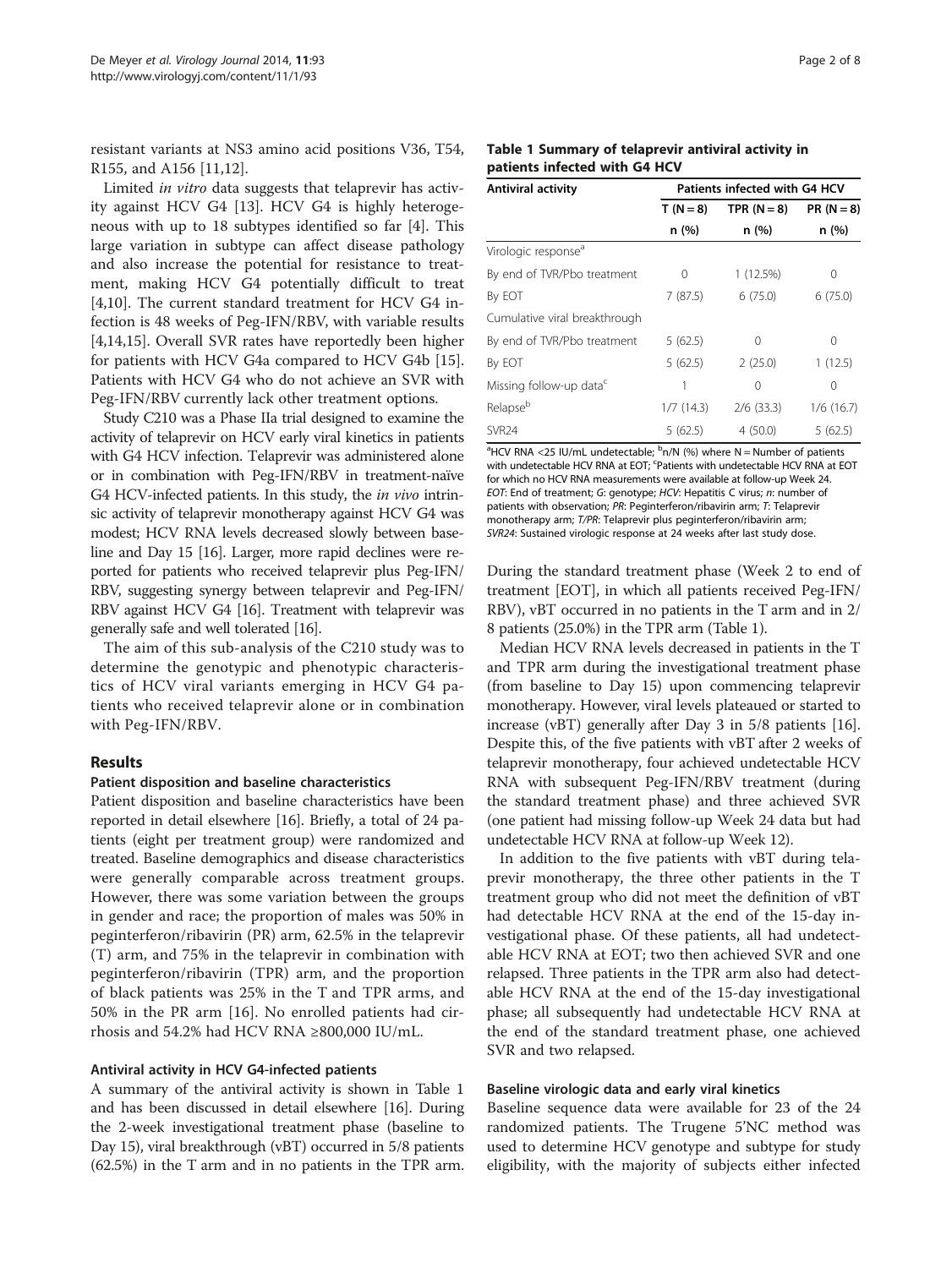<span id="page-2-0"></span>with HCV genotype 4a (50.0%) or 4c (29.2%) [\[16\]](#page-7-0). For virology analyses, samples were also tested for subtype with a more accurate HCV genotyping method based on sequencing of a 329-bp region within NS5B, followed by semiautomatic blast-based alignment to reference sequences. Based on NS5B sequencing the most common HCV G4 genotype was HCV G4a (45.8% of patients), followed by HCV G4d (16.7%) and HCV G4c (12.5%). Subtype distribution was generally similar across the treatment arms (Table 2); 37.5% (3 patients) were infected with HCV G4a at baseline in the T arm and 50.0% (4 patients) had HCV G4a in the TPR arm. Two patients in the T arm had rare genotypes not present in patients in the TPR arm: one patient had HCV G4h and one patient had HCV G4n. Of the five patients who had vBT during the telaprevir/placebo treatment investigational phase, three had HCV G4a, one had HCV G4c and one had HCV G4n. Regarding patients who had detectable HCV RNA viral levels at the end of the telaprevir/placebo treatment investigational phase, two had HCV G4d (who both achieved SVR), and one had HCV G4h (who relapsed).

No patients with available baseline sequences had detectable mutations associated with decreased susceptibility to telaprevir previously described in the HCV G1 genotype. However, a leucine (L) was found at position 36 of the HCV G4 NS3 region in these patients. A valine (V) is generally found at this position in HCV G1 chronically infected patients, while the V36L substitution confers less than 3-fold reduced susceptibility to telaprevir in G1 patients.

Phenotype data at baseline were obtained for seven patients in the T group and one patient in the TPR group. Telaprevir fold change (FC) at baseline ranged from 2.5 to 8.9 using the replicon-based assay and from 1.7 to

Table 2 Baseline subtype distribution based on NS5B genotyping by treatment arm

| <b>HCV</b> subtype<br>(N55B) | $T(N=8)$ | TPR $(N = 8)$ PR $(N = 8)$ |          | All patients<br>$N = 24$ |
|------------------------------|----------|----------------------------|----------|--------------------------|
|                              | n(%)     | n(%)                       | n (%)    | n (%)                    |
| 4a                           | 3(37.5)  | 4(50.0)                    | 4(50.0)  | 11 (45.8)                |
| 4c                           | 1(12.5)  | 2(25.0)                    | 0        | 3(12.5)                  |
| 4d                           | 2(25.0)  | 2(25.0)                    | 0        | 4(16.7)                  |
| 4e                           | 0        | 0                          | 1(12.5)  | 1(4.2)                   |
| 4f                           | 0        | 0                          | 1(12.5)  | 1(4.2)                   |
| 4h                           | 1(12.5)  | 0                          | $\Omega$ | 1(4.2)                   |
| 4k                           | 0        | 0                          | 1(12.5)  | 1(4.2)                   |
| 4n                           | 1(12.5)  | 0                          | $\Omega$ | 1(4.2)                   |
| Genotype unknown             | 0        | 0                          | 1(12.5)  | 1(4.2)                   |

 $N =$  Number of patients with data;  $n =$  Number of patients with that observation.

HCV: Hepatitis C virus; PR: Peginterferon/ribavirin arm; T: Telaprevir monotherapy arm; T/PR: Telaprevir plus peginterferon/ribavirin arm.

11.9 using the biochemical phenotypic assay. HCV RNA change from baseline to Day 3 versus telaprevir susceptibility at baseline in the seven T patients with data available is shown in Figure 1. For patients in the T arm, there was a correlation between the telaprevir FC at baseline and change in HCV RNA from baseline to Day 3. However these results need to be interpreted with caution due to the low sample size.

## Characterization of viral variants

With regards to the five HCV G4-infected patients in the T group who experienced vBT during the investigational phase (baseline to Day 15), Figure [2](#page-4-0) shows their individual HCV RNA profiles over time in association with genotypic and phenotypic data. Sequencing was obtained for four out of these five patients. In two patients (patients 3 and 5), emergence of T54A/T, a mutation known to be associated with reduced susceptibility to telaprevir in G1, was detected. In patient 3 (HCV G4a), T54A/T was detected at the point of vBT (Day 12). In patient 5 (HCV G4c), T54A/T was detected at a timepoint before vBT (Day 12), along with two other mutations (L135F/L and I170I/M). In vitro susceptibility to telaprevir was decreased in these two patients with emergence of these variants (Figure [2](#page-4-0)). In patient 3, FC was 4.0 at baseline and 2.1 on Day 12 using the biochemical phenotypic assay and increased from 4.7 at baseline to 15.4 at Day 12 using the replicon-based assay. In patient 5, FC increased from 1.7 on Day 12 to 8.2 on Day 15 using the biochemical phenotypic assay and from 3.2 on Day 12 to 16.5 on Day 15 using the replicon-based assay. Both patients who had vBT with emerging T54A/T mutations achieved SVR with subsequent Peg-IFN/RBV therapy.

In the other two patients in the T treatment group who had vBT (Patients 1 and 2), and for whom sequencing data

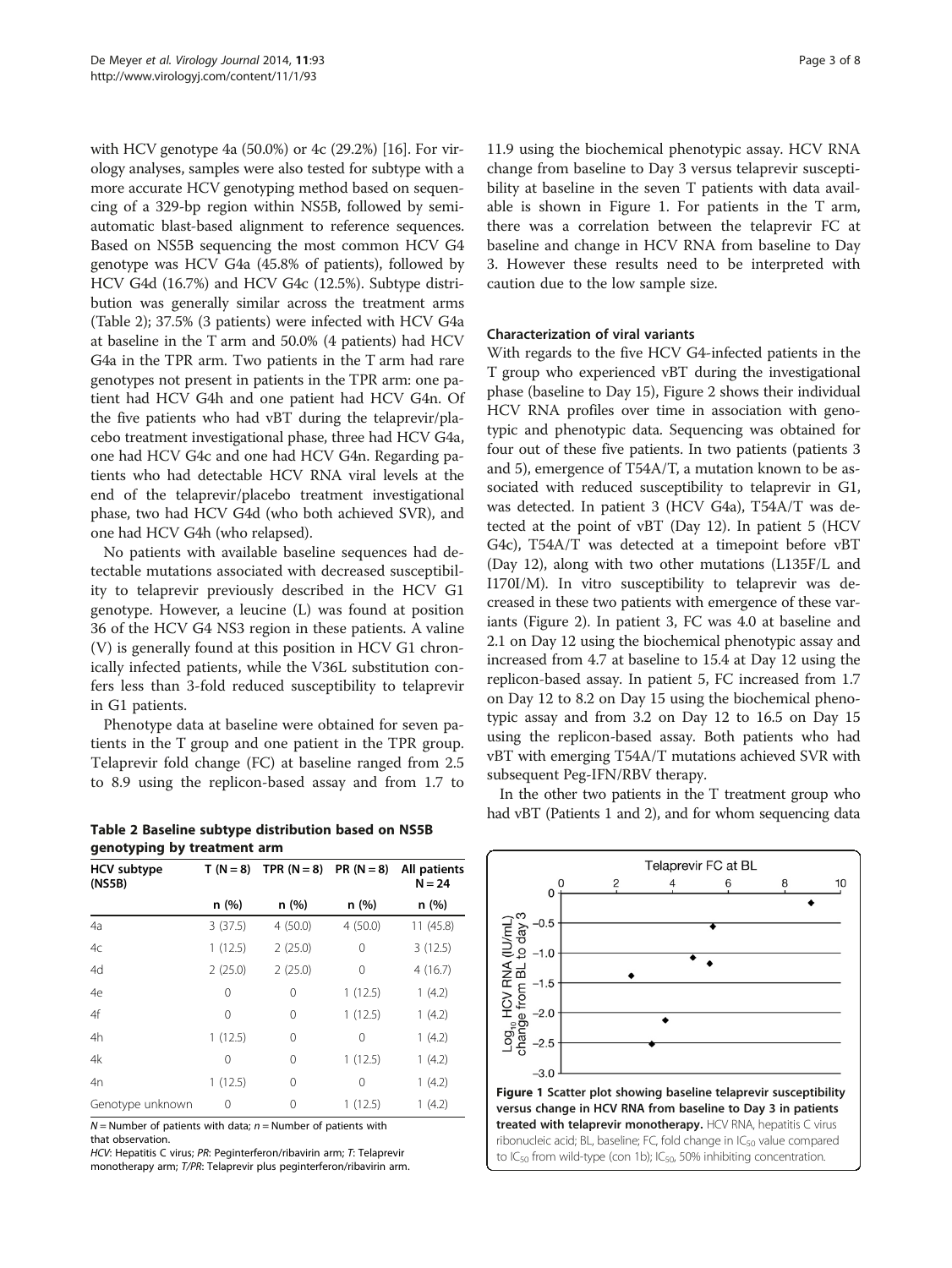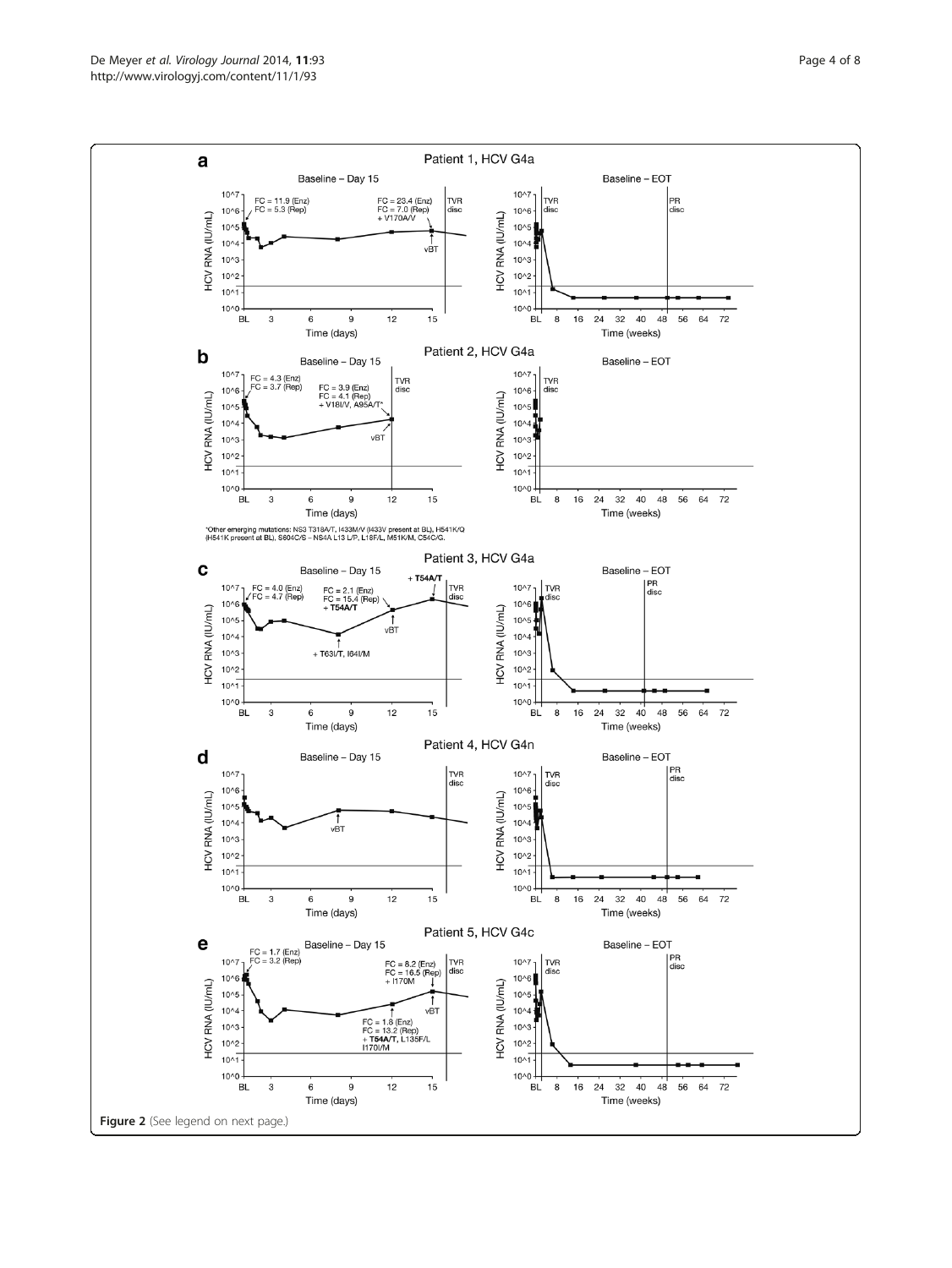#### <span id="page-4-0"></span>(See figure on previous page.)

Figure 2 Viral load profiles of individual patients in the telaprevir monotherapy arm with vBT, for both the investigational and standard treatment phases. Panels a-e show data from Patient 1-5. HCV RNA, Hepatitis C virus ribonucleic acid; G, genotype; EOT, end of treatment; TVR disc, telaprevir discontinuation; PR disc, Peginterferon/ribavirin discontinuation; FC, fold change in IC<sub>50</sub> value compared to IC<sub>50</sub> from wild-type (con 1b); Rep, replicon-based phenotypic assay; Enz, biochemical –based phenotypic assay. HCV genotype based on NS5B genotyping.

were available, no mutations known to reduce telaprevir susceptibility were detected. However, Patient 1 had an emerging V170A/V substitution at the time of vBT (Day 15). An increase in telaprevir FC was noted with the biochemical assay but not the replicon assay (Figure 2a).

A number of other amino acid changes from baseline were identified in patients who experienced vBT in the T or TPR group, including: V18I/V, T63I/T, I64I/M, A95A/ T/V and P129A (G4a). These mutations were not consistently seen across patients and no statistical analyses were performed due to the low number of HCV G4 comparator sequences available from non-exposed samples in public or in-house databases.

For the single patient with HCV G4h in the T arm who relapsed after standard therapy, sequence analysis was not available at the time of relapse. However, sequence analysis of the follow-up Week 24 sample did not identify known resistant variants.

Along with Patients 3 and 5 in the T arm who had vBT, emergence of a T54A/T mutation was also detected at Day 15 in a patient in the T treatment group. This patient did not have vBT but the mutation was associated with an 2-fold increase in telaprevir FC compared to baseline using a replicon-based phenotypic assay. One other patient in the TPR group also reported a T54A/T mutation although this was not associated with vBT or any change in telaprevir FC. Both these patients achieved SVR.

Paired phenotype data at baseline and time of vBT/end of telaprevir treatment were available for eight patients in the study. Of these, 3/4 patients with an emerging T54A/T mutation had a 2- to 4-fold increase in telaprevir FC compared with baseline according to the replicon-based phenotypic assay.

## **Discussion**

Here we report the virologic characterization of variants emerging in the Phase IIa C210 study, the first clinical trial investigating telaprevir in treatment-naïve, chronicallyinfected HCV G4 patients. Telaprevir combined with Peg-IFN/RBV had greater antiviral activity against HCV G4 than telaprevir monotherapy or Peg-IFN/RBV alone [[16](#page-7-0)]. Telaprevir monotherapy had limited antiviral activity over 15 days; HCV RNA levels decreased only slightly and five of eight patients had vBT (no patients in the TPR group had vBT during this time). The remaining three patients treated with telaprevir monotherapy had detectable HCV RNA at Day 15.

As mentioned above, all vBTs in the investigational, telaprevir treatment phase occurred in the T group. HCV RNA levels only decreased slowly with telaprevir monotherapy compared with combination therapy. These findings are in line with the results of other studies investigating telaprevir monotherapy versus telaprevir plus Peg-IFN/RBV in HCV G1, G2, and G3 patients, and show better results with combination therapy compared to telaprevir monotherapy to control the emergence of resistant variants [[10,12,17](#page-7-0)]. In this regard, 4/5 patients with vBT after 2 weeks of telaprevir monotherapy in our study achieved undetectable HCV RNA with subsequent Peg-IFN/RBV treatment and three achieved SVR (one patient had missing follow-up Week 24 data but had undetectable HCV RNA at follow-up week 12).

Analysis in this study focused on detecting previously reported HCV G1 amino acid mutations in the NS3•4A region; including single change V36A/M, T54A, R155I/ K/M/T, and A156S which have been associated with lower level in vitro resistance to telaprevir (3- to 25-fold increase in replicon 50%  $IC_{50}$ ), and single change A156T/V and double change at positions V36M + R155K which have been associated with higher level in vitro telaprevir resistance (>25-fold increase in replicon  $IC_{50}$ ) [[10,18,19\]](#page-7-0). None of the 23 patients with sequences obtained by population sequencing in this study had mutations associated with decreased telaprevir susceptibility at baseline, although a leucine (L) substitution in HCV G4 patients was detected in place of a V present in HCV G1 patients at position 36. The functional ramifications of this substitution are as yet unknown, though the V36L substitution in HCV G1 has been shown to exhibit a 2-fold change in telaprevir susceptibility [\[12](#page-7-0)].

Sequences were available for four of the five patients who had vBT during the investigational phase of the study (baseline to Day 15). In two of these patients, T54A/T emerged, which is a mutation known to moderately (FC  $\sim$ 6) increase telaprevir resistance in patients with G1 HCV [[10](#page-7-0)]. Two other T54A/T mutations were also detected, one in a patient in the T group who did not have vBT but who had detectable levels of HCV RNA at the end of telaprevir treatment, and one in a patient in the TPR group who also had detectable levels of HCV RNA at the end of telaprevir treatment. Overall, paired phenotype data at baseline and time of vBT or end of telaprevir treatment indicated that the emergence of the T54A/T mutation in this study population was associated with a 2- to 4-fold increase in telaprevir FC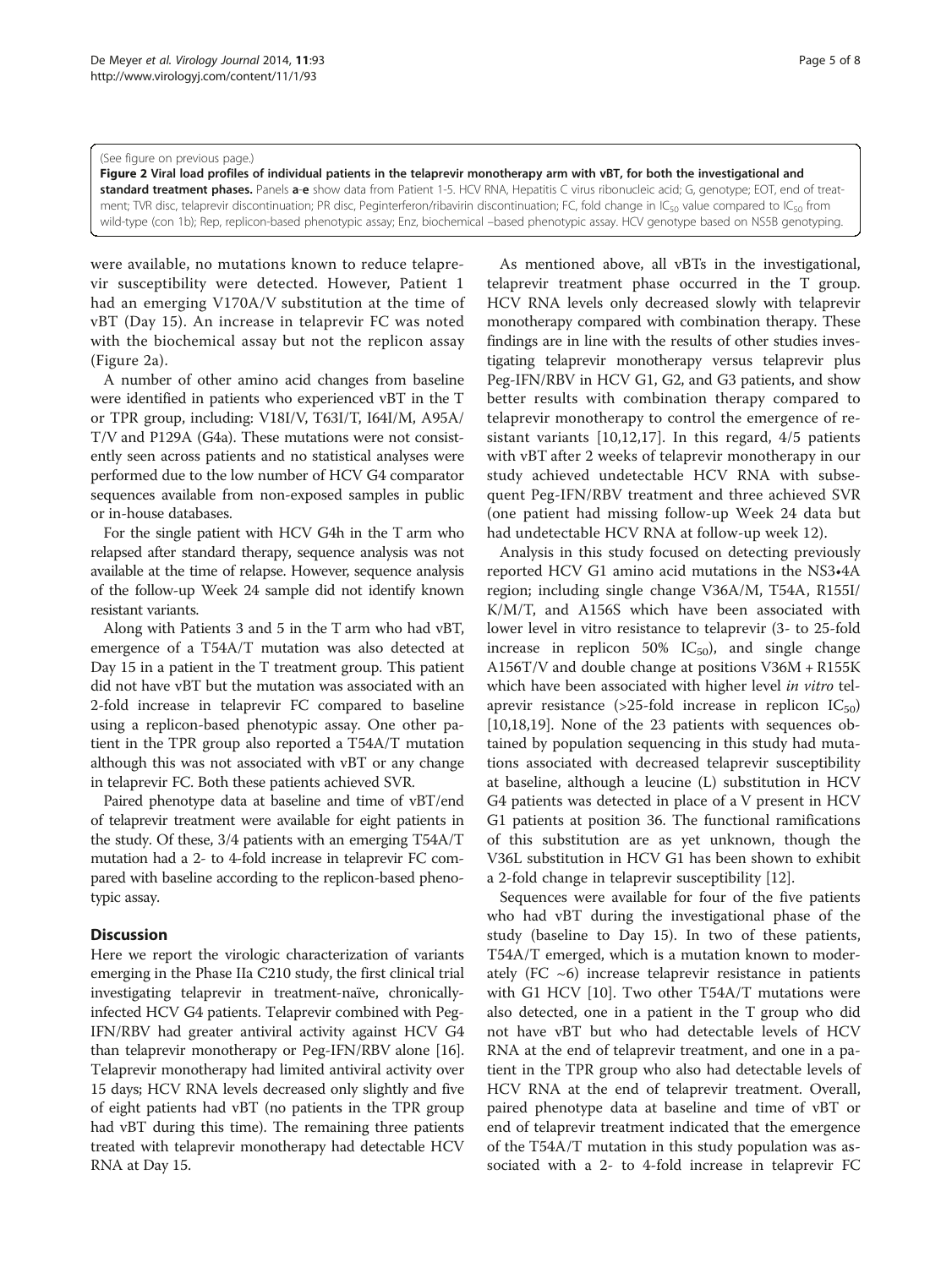compared with baseline. Importantly, this mutation was not associated with failure of subsequent Peg-IFN/RBV treatment and all patients with a T54A/T mutation subsequently achieved SVR.

Taken together, these findings suggest that vBT and the emergence of resistant variants following telaprevir monotherapy had little or no impact on the efficacy of subsequent treatment with Peg-IFN/RBV. However, additional data on the clinical relevance of resistance with DAAs are required. In this regard, interim results from EXTEND, a multinational, 3-year follow-up study of patients treated with telaprevir-based regimens in Phase II and Phase III clinical trials, showed that, after ceasing telaprevir treatment, levels of resistant variants can rapidly decline as they are outcompeted by other, potentially more fit wild-type variants [\[20\]](#page-7-0). Additional research is needed to ascertain whether these patients can be successfully retreated with the same DAA class. Nevertheless, the presence of some mutations can still be detected years later [[20](#page-7-0)], and it is therefore important to limit potential for resistant variants [[11](#page-7-0)]. The rationale for combination therapy is due to the non-competing mechanisms of actions of the different agents used, which means that viruses associated with resistance to one class of agent are often susceptible to another class [\[11\]](#page-7-0). This is supported by data in this study, as no variants known to be associated with resistance to telaprevir were detected in patients treated with TPR therapy.

Several other mutations were also detected in HCV G4 infected patients in this study. The variant V170A (HCV G4a) was observed in one patient at the same time as vBT in the T arm. This mutation has been previously observed in the HCV G1 population, although not at high frequency. It has also been linked with low-tomoderate levels of resistance to boceprevir [[10](#page-7-0),[21](#page-7-0)]. Another patient (HCV G4c) had three mutations detected at the time of vBT (including I170I/M and T54A/T). However, the importance of the combination of these mutations is not well defined and needs to be investigated further. Other mutations identified as emerging from baseline in patients with vBT were: V18I, T63I, I64M, A95T/V, P129A, and L135F. Due to the limited sample size, the lack of consistency of the mutations across patients and the scarcity of HCV G4 comparator sequences, the relevance of these mutations is currently not understood. Consequently, on the basis of this study, new HCV G4-specific mutations could not be identified.

Although few mutations known to be associated with reduced susceptibility to telaprevir in HCV G1 were observed in this study, this may be due to sample size limitations. Other viral mutations that affect DAA activity in HCV G1 may also be relevant for patients with HCV G4, since active site residues in HCV G1 and HCV G4 in NS3 protease domains are similar. Genotypic polymorphisms in the HCV NS3•4A proteases inter- and intra-genotypes are in general located on the protease surface, far from the telaprevir binding site [[22](#page-7-0)].

Telaprevir FC at baseline ranged from 2.5 to 8.9 using the replicon-based assay and from 1.7 to 11.9 using the biochemical phenotypic assay. A correlation was observed between the telaprevir FC at baseline and change in HCV RNA from baseline to Day 3. However, as mentioned below, this finding needs to be interpreted with caution.

Conclusions inferred from the result of this study are limited due to small sample size and insufficient power to perform appropriate statistical analysis. The small population of this study also means that discrepancies in baseline data (i.e., gender and race) may exert an effect on study results, along with baseline differences in HCV G4 subtype between treatment groups. Unfortunately, sequencing and virologic response data could not be obtained for some patients in this study, further compounding the issue of small sample size. Despite these limitations, it should be noted that the size of this study is not unusual for an exploratory, proof-of-principle study investigating molecular consequences of antiviral activity.

In summary, the results of this study indicates that the in vivo intrinsic activity of telaprevir monotherapy against genotype 4 HCV is modest after 2 weeks of treatment, and suggests synergy between telaprevir and Peg-IFN/RBV against genotype 4 HCV compared with Peg-IFN/RBV alone. Whether the synergy between telaprevir and Peg-IFN/RBV translates in higher SVR rates than Peg-IFN/RBV alone or not, needs to be further investigated. During the telaprevir/placebo treatment phase of this study, all cases of vBT occurred with telaprevir monotherapy, highlighting the importance of combination TPR therapy. Despite this, most patients who experienced vBT with telaprevir monotherapy achieved SVR, indicating that vBT and the emergence of resistant variants do not preclude successful Peg-IFN/RBV treatment. The most common mutation selected in G4 patients during telaprevir therapy was T54A, a mutation previously described for telaprevir in the context of G1 infection.

## Materials and methods

The methodology for the C210 exploratory study, including full exclusion and inclusion criteria, have been described elsewhere [[16](#page-7-0)]. This study was a Phase IIa, partially blinded, randomized, multiple-dose trial conducted from January 2008 until January 2010 at a single French center in male or female, treatment-naïve patients, aged 18–65 years, who were chronically infected with HCV G4. The study was approved by the center's institutional review board and conducted in accordance with the Declaration of Helsinki and Good Clinical Practice guidelines (CPP Ile De France VI, 10 Pavillon Jacquart, 47 Boulevard de l'hopital, 75013 Paris, France).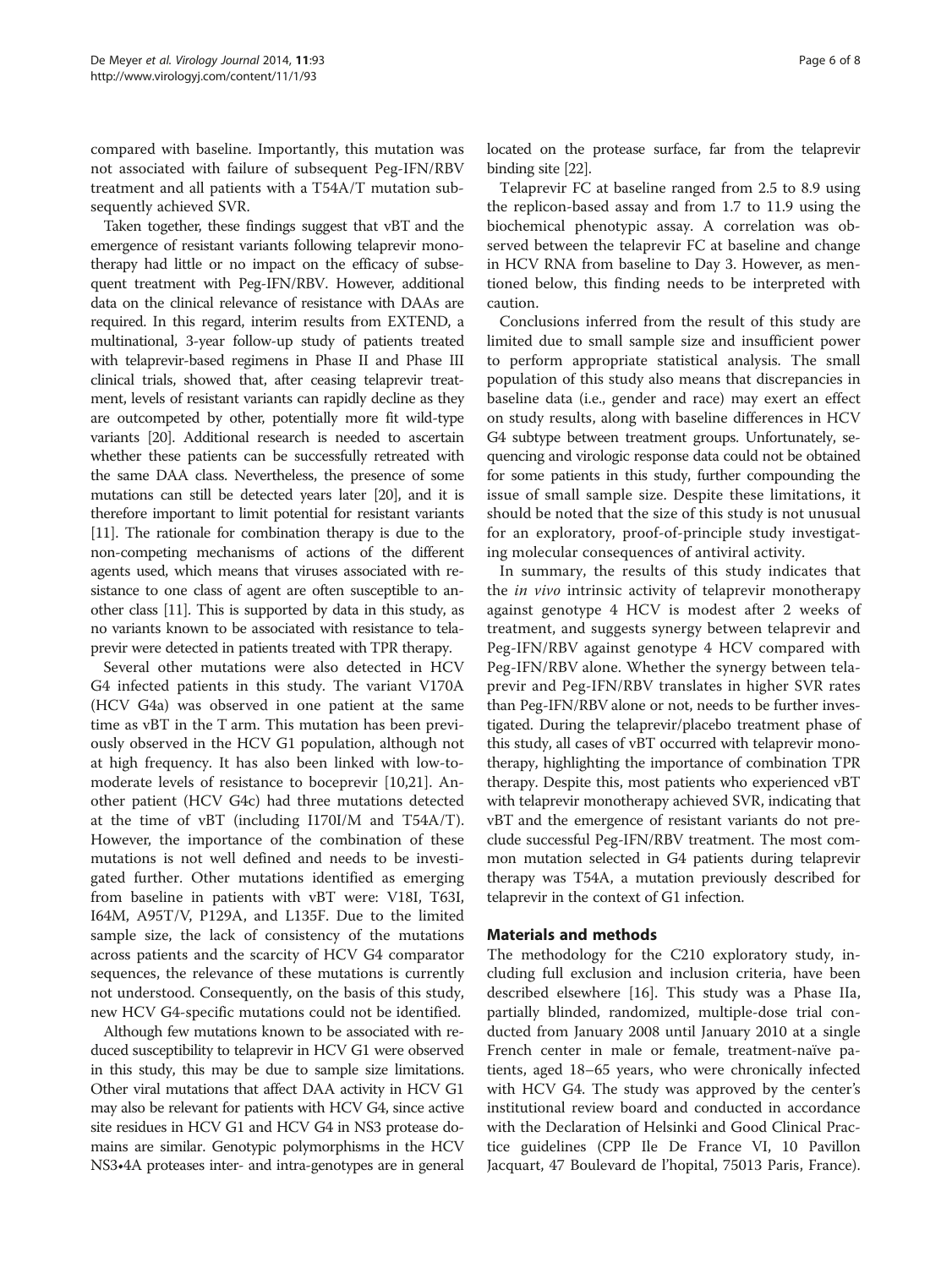Written informed consent was obtained from all patients. The trial was registered with ClinicalTrials.gov (NCT00580801).

## Interventions

The trial consisted of a screening period of a maximum of 6 weeks, a 2-week investigational phase, a 46- or 48 week standard treatment phase, and a follow-up period of 24–48 weeks. Patients were randomized in a 1:1:1 ratio to one of three treatment arms: during the investigational phase, patients received telaprevir 750 mg every 8 hours (q8h) alone (T arm), telaprevir plus Peg-IFN alfa-2a (180 μg once weekly) and weight-based RBV 1,000–1,200 mg/day (TPR arm), or placebo q8h plus Peg-IFN/RBV (PR arm). During the standard treatment phase, all patients received Peg-IFN/RBV for 48 weeks (T arm) or 46 weeks (TPR and PR arms). The present analysis focused on the T and TPR arms since the primary goal was to characterize HCV variants detected in telaprevir-treated patients infected with G4 HCV.

Primary and secondary endpoints of this study have been reported elsewhere [\[16](#page-7-0)]. Patients were considered to have viral breakthrough vBT if they had a confirmed increase >1  $log<sub>10</sub>$  in HCV RNA concentration from the lowest level reached or a confirmed value of HCV RNA >100 IU/mL in patients whose HCV RNA had previously reached <25 IU/ mL. Patients were considered to have had a relapse when they had confirmed detectable HCV RNA during the follow-up period, despite having undetectable HCV RNA at EOT. vBT and relapse were considered confirmed when respective criteria were fulfilled at two or more consecutive time points or at the last observed time point in case of trial termination. For patients in the T arm, no confirmation of vBT was needed during the investigational treatment phase. SVR was defined as having undetectable HCV RNA at EOT through to 24 weeks after the last dose of study medication.

## Virologic assessments

Samples for viral sequencing of the NS3•4A region were obtained at baseline, Days 2, 3, 4, 8, 12, and 15, Weeks 4, 12, 24, 36, and EOT. If HCV RNA was undetectable at EOT, then further samples were taken at Weeks 4, 8, 12, and 24. Otherwise, samples were taken at Weeks 4 and 24 after EOT. Samples were also obtained 24 weeks after relapse was detected.

HCV RNA levels were evaluated using  $\text{COBAS}^{\otimes}$  Taqman<sup>®</sup> HCV test version 2.0, with a limit of quantification of 25 IU/ mL. If an HCV RNA signal was detected at <25 IU/mL it was reported as "<25 IU/mL detected", if no HCV RNA was detected in the sample it was reported as "<25 IU/mL, target not detected". HCV RNA "<25 IU/mL, target not detected" is also described as undetectable HCV RNA in the manuscript.

#### Genotypic analyses

For virology analyses, HCV genotype and subtype were determined based on sequencing information from the NS5B gene (Table [2\)](#page-2-0). Subtype-specific population-based HCV NS3 amplification and sequencing protocols (Virco BVBA, Beerse, Belgium) were performed on patient plasma samples to determine the predominant HCV genotype in all baseline samples, and also in postbaseline samples from telaprevir-treated patients who did not achieve an SVR or who had vBT. The lower limit of detection of the sequencing assay was approximately 1,000 IU/mL HCV RNA.

Population-based analysis focused on detecting previously reported HCV G1 amino acid mutations in the HCV G4 subtype specific NS3 region (amino acids 1– 181). This included detection of single change V36A/M, T54A, R155I/K/M/T, A156S/T/V and double change at positions V36M + R155K [[12](#page-7-0),[19](#page-7-0)].

## Phenotypic analyses

Two types of assay were used to conduct phenotypic analyses: a biochemical assay and a transient repliconbased assay.

Regarding the biochemical assay, selected patientderived NS3 (amino acid 1–181) sequences were cloned into a modified pET11a vector and expressed using Escherichia coli Rosetta2 (DE3) (Novagen, Madison, WI, USA). In vitro telaprevir inhibition of NS3•4A was determined using a fluorescence-resonance energy transfer cleavage assay with retS1 peptide substrate (Anaspec, San Jose, CA, USA). Inhibition values derived from a series of telaprevir concentrations were used to calculate the 50% inhibitory concentration  $(IC_{50})$  value. Fold change in  $IC_{50}$  values (FC) compared with HCV wildtype (Con1b) were also calculated.

For the transient replicon-based assay, derived protease sequences were shuttled into a G1b shuttle replicon with the corresponding protease sequence deleted. Pooled colonies containing several chimeric replicons were then collected and DNA was in vitro transcribed using a T7 MEGAscript High Yield Transcription Kit (Ambion, Foster City, CA, USA). Purified wild-type or replicated RNA was then transfected into human hepatoma Huh-7 lunet cells, and incubated in 384-well plates containing telaprevir dilution series. After incubation, luminescence based dose–response curves were used to determine  $IC_{50}$  and FC was calculated as  $IC_{50}$  of shuttle construct divided by  $IC_{50}$  of wild-type G1b replicon (mean value of three experiments).

## Statistical analyses

Because of the low number of patients infected with HCV G4 in this study, no statistical analysis was performed and data were summarized descriptively.